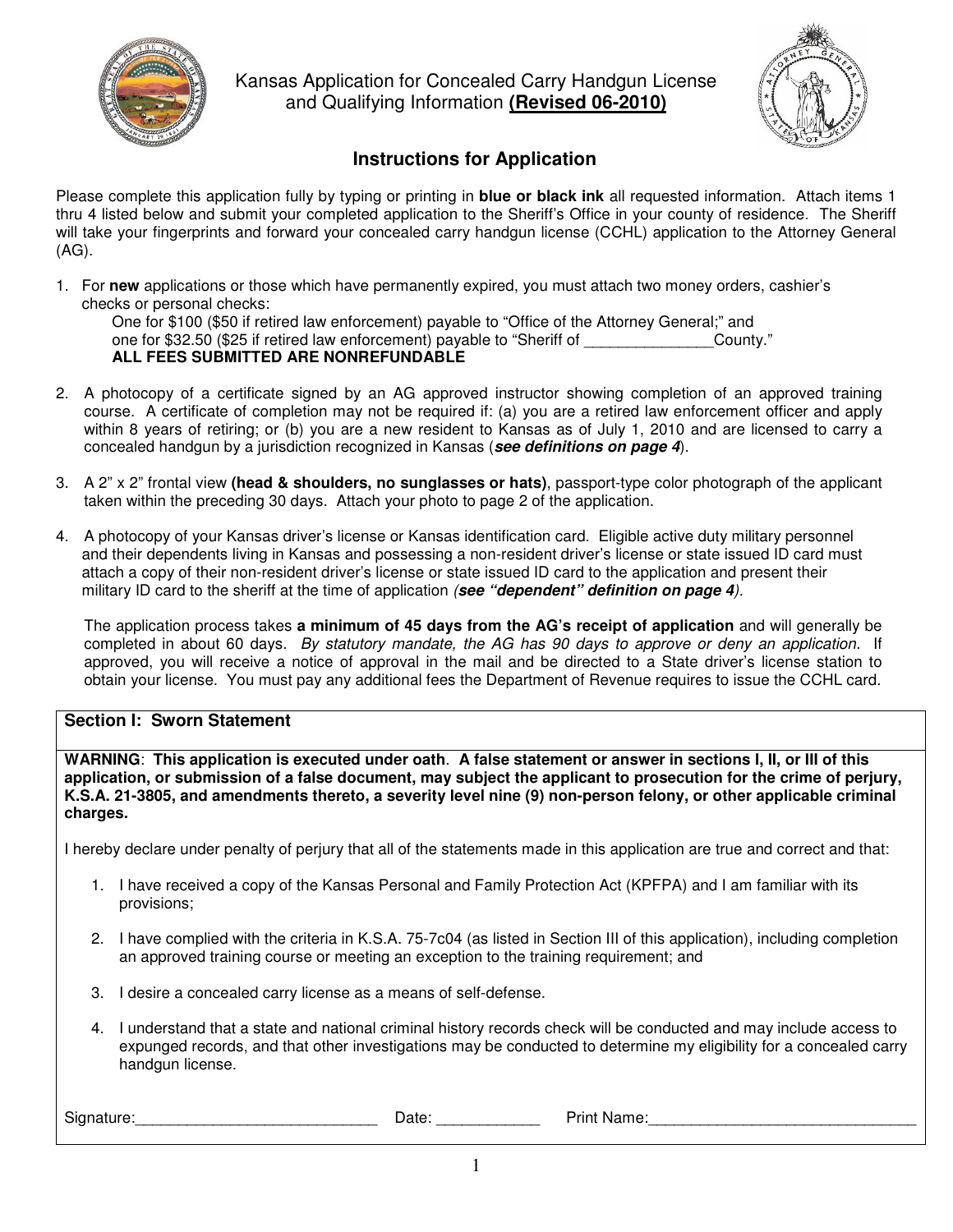| <b>Sheriff's Verification</b>                                                                   |  |  |
|-------------------------------------------------------------------------------------------------|--|--|
| County:                                                                                         |  |  |
| Transmitted Live Scan Fingerprints YES<br>NO.                                                   |  |  |
| Verify: (1) Applicant has a Kansas DL or ID<br>(Copy of DL or ID is attached)                   |  |  |
| (2) Active Duty Military (verify military ID)<br>(Copy of state DL or ID is attached)           |  |  |
| (2) Signed Training Certificate Attached                                                        |  |  |
| New Application Fee $[$100.00+$32.50 = $132.50]$<br>Retired LEO Fee [\$50.00+\$25.00 = \$75.00] |  |  |



Date Stamp – Attorney General **Section II: Applicant Information** NAME: Last | First | Middle | Jr., Sr., etc. Aliases/Maiden Name/Other Names Used: | Citizenship and/or Alien Status (If you are a permanent resident alien or nonimmigrant alien you must provide your U.S.-issued alien registration number here and complete applicable questions 13 through 15a) Current Kansas Address: City: State: County: Zip code: Previous Address(es) Within Last 5 Years: From: \_\_\_\_\_\_\_, 20\_\_\_ to \_\_\_\_\_\_\_\_, 20\_\_\_\_\_ City: | State: | County: | Zip code: Date of Birth: Non-Resident Concealed Carry License Number & State of Issuance (Provide this information only if you are moving to Kansas from a recognized state and you wish to carry concealed while this application is being processed.) **Attach a copy of your valid non-resident license to this application.** KS Drivers License or Identification Card #: | Social Security Number: \* Active Duty Military –Non-Resident DL or ID# (Include State): | Active Duty Military – Military Identification #: Telephone: \*\* Felephone: \*\* Felephone: \*\* Felephone: \*\* Felephone: \*\* \* Providing your SSN is voluntary in order to verify your identity and confirm your eligibility for a CCH license (75-7c05). Failure to provide it may delay processing of your application. Pursuant to K.S.A. 39-758 and 74-139, and amendments thereto, your SSN may be disclosed to the Director of Taxation and/or the Kansas Department of Social and Rehabilitation Services (SRS) for child support enforcement **purposes. \*\* Providing your telephone and/or email address is optional as well.**

Signature:\_\_\_\_\_\_\_\_\_\_\_\_\_\_\_\_\_\_\_\_\_\_\_\_\_\_\_\_\_\_\_\_\_\_\_\_\_ Date:\_\_\_\_\_\_\_\_\_\_\_\_\_\_\_\_\_\_\_\_\_\_\_

2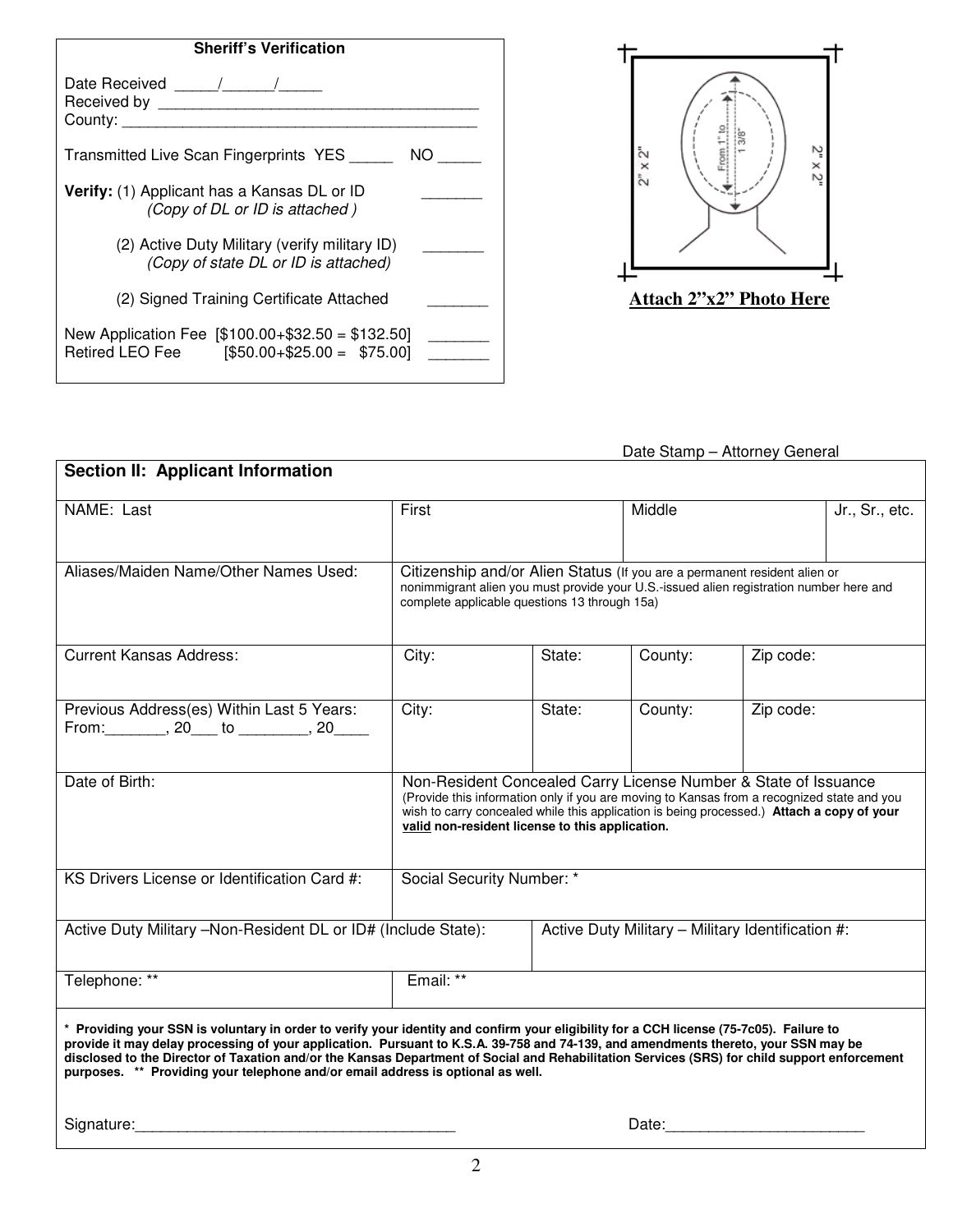| Section III: Qualifications (K.S.A. 75-7c04(a): Place a check mark under the appropriate 'yes' or | Yes | No |
|---------------------------------------------------------------------------------------------------|-----|----|
| 'no' answer to the following questions numbered 1 through 15a. Answer all applicable questions.   |     |    |

#### **Answering 'no' to questions 1 through 3 could result in denial of your application.**

| 1. Are you twenty-one (21) years of age or older at the time of application?                        |  |
|-----------------------------------------------------------------------------------------------------|--|
| 2. Are you a resident of Kansas OR residing in Kansas while serving on active duty in the military? |  |
| 3. Are you a resident of the county where you are applying?                                         |  |

## **Answering 'yes' to questions numbered 4 through 13 could result in denial of your application.**

| 4. Are you a fugitive from justice? See page 4 for a definition of "fugitive from justice."                                                                                                                                                                                                                                                                                                                                                                                                                                                                                  |  |
|------------------------------------------------------------------------------------------------------------------------------------------------------------------------------------------------------------------------------------------------------------------------------------------------------------------------------------------------------------------------------------------------------------------------------------------------------------------------------------------------------------------------------------------------------------------------------|--|
| 5. Are you under charges, indictment or information in any court for a felony, or any other crime, for<br>which the judge could imprison you for more than one year?<br>"Felony" means a crime that is defined as a felony by law or is punishable by imprisonment in a<br>state or federal correctional institution.                                                                                                                                                                                                                                                        |  |
| 6. Even if expunged from your criminal history, have you been convicted in any court of a felony<br>or any other crime, for which the judge could have imprisoned you for more than a year, even if<br>you received a shorter sentence including probation?<br>See page 4 for disqualifying felony convictions.                                                                                                                                                                                                                                                              |  |
| 7. Have you ever been convicted in any court of a misdemeanor crime of domestic violence?<br>See page 4 for a definition of "misdemeanor crime of domestic violence."                                                                                                                                                                                                                                                                                                                                                                                                        |  |
| 8. Are you subject to a court order restraining you from harassing, stalking, or threatening your child<br>or an intimate partner or child of such a partner?<br>See page 4 for a definition of "restraining order."                                                                                                                                                                                                                                                                                                                                                         |  |
| 9. Are you an unlawful user of, or addicted to, marijuana or any depressant, stimulant, narcotic<br>drug, or any other controlled substance? See page 4 for a definition of "unlawful user or addicted."                                                                                                                                                                                                                                                                                                                                                                     |  |
| 10. Have you ever been adjudicated mentally defective (which includes a determination by a court,<br>board, commission, or other lawful authority that you are a danger to yourself or to others or are<br>incompetent to manage your own affairs) OR have you ever been committed to a mental<br>institution? If so, attach a written explanation to this application.<br>See page 4 for a definition of "mental defective."                                                                                                                                                |  |
| 11. Have you been discharged from the Armed Forces under dishonorable conditions?                                                                                                                                                                                                                                                                                                                                                                                                                                                                                            |  |
| 12. Have you ever renounced your United States citizenship?                                                                                                                                                                                                                                                                                                                                                                                                                                                                                                                  |  |
| 13. Are you an alien illegally or unlawfully in the United States?                                                                                                                                                                                                                                                                                                                                                                                                                                                                                                           |  |
| 14. Are you a permanent resident alien residing in Kansas? If so, attach a copy of your U.S.-<br>issued permanent resident alien registration card. Permanent resident aliens with valid<br>documentation are eligible to apply for a Kansas concealed carry handgun license.                                                                                                                                                                                                                                                                                                |  |
| 15. Are you a nonimmigrant alien residing in Kansas? (Nonimmigrant aliens are <i>ineligible for a</i><br>Kansas concealed carry license unless they can answer "yes" to question 15a and provide<br>documentation showing eligibility under one or more of the enumerated exceptions.)                                                                                                                                                                                                                                                                                       |  |
| 15a. If you are a nonimmigrant alien, have you been a resident of Kansas for at least 90 days and do<br>you fall within any of the exceptions set forth in 18 U.S.C. § 922(y)(2)? If so, you must attach<br>a copy of your nonimmigrant alien registration card, documentation for the applicable<br>exception(s) claimed under $922(y)(2)$ , and documentation showing that you have been a<br>resident of Kansas for at least 90 days prior to application (utility bills, lease agreements,<br>etc.). See page 4 for a list of exceptions under 18 U.S.C. $\S$ 922(y)(2). |  |
| <b>Applicant Signature:</b><br>Date:                                                                                                                                                                                                                                                                                                                                                                                                                                                                                                                                         |  |